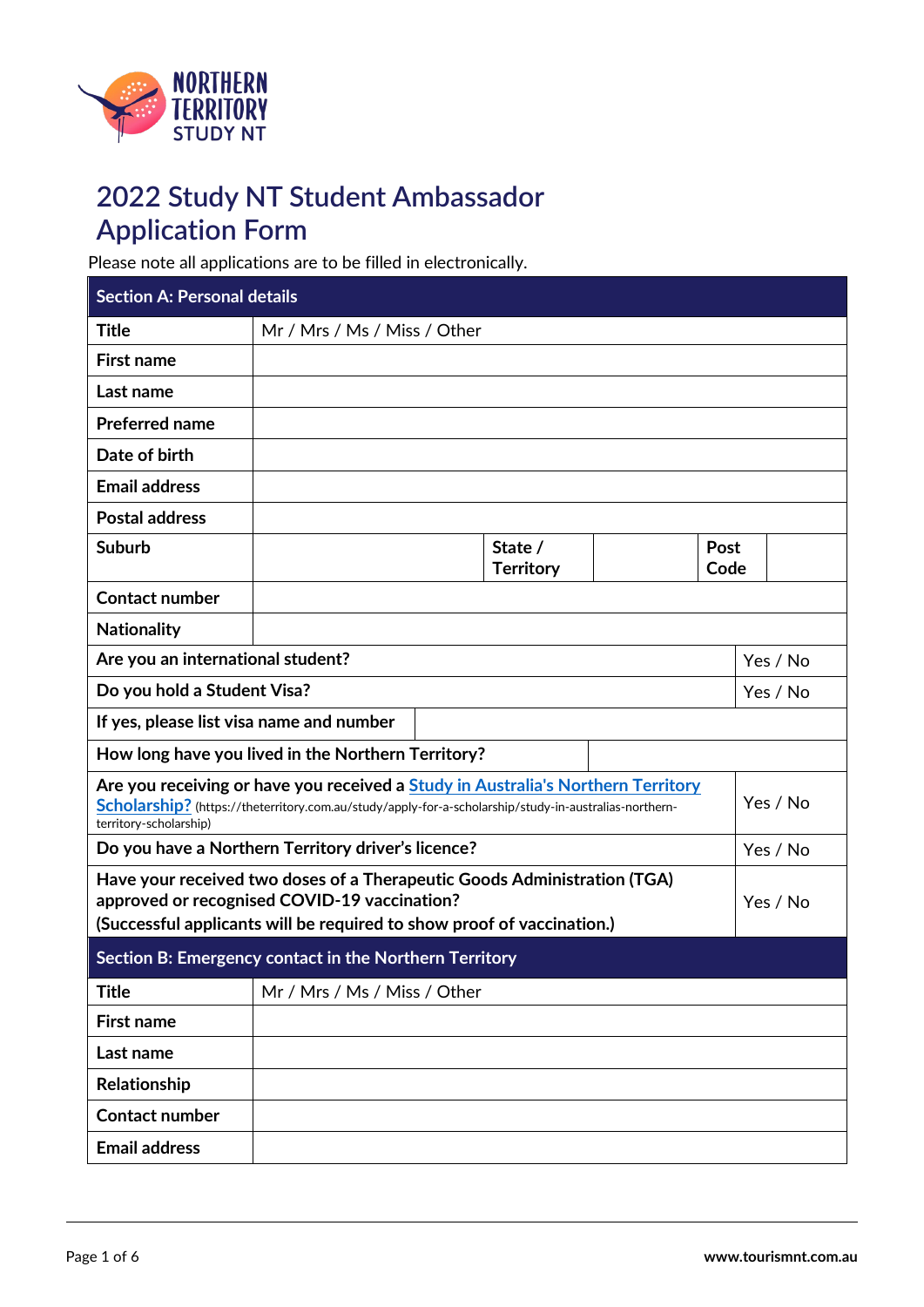| <b>Postal address</b>                                                            |  |                                                                                                |              |
|----------------------------------------------------------------------------------|--|------------------------------------------------------------------------------------------------|--------------|
| <b>Suburb</b>                                                                    |  | State /<br><b>Territory</b>                                                                    | Post<br>Code |
| <b>Section C: Education</b>                                                      |  |                                                                                                |              |
| Where are you studying?<br>(E.g. Charles Darwin University)                      |  |                                                                                                |              |
| What course or courses are you studying?<br>(E.g. Certificate IV in Hospitality) |  |                                                                                                |              |
|                                                                                  |  | Please list any previous courses or awards, international work and/or volunteering experience: |              |
|                                                                                  |  |                                                                                                |              |
| <b>Section D: Employment</b>                                                     |  |                                                                                                |              |
| <b>Current employment</b>                                                        |  |                                                                                                |              |
| Employer                                                                         |  |                                                                                                |              |
| Role                                                                             |  |                                                                                                |              |
| Number of hours worked per fortnight (estimate)                                  |  |                                                                                                |              |
| <b>Responsibilities</b>                                                          |  |                                                                                                |              |
| <b>Start date</b>                                                                |  |                                                                                                |              |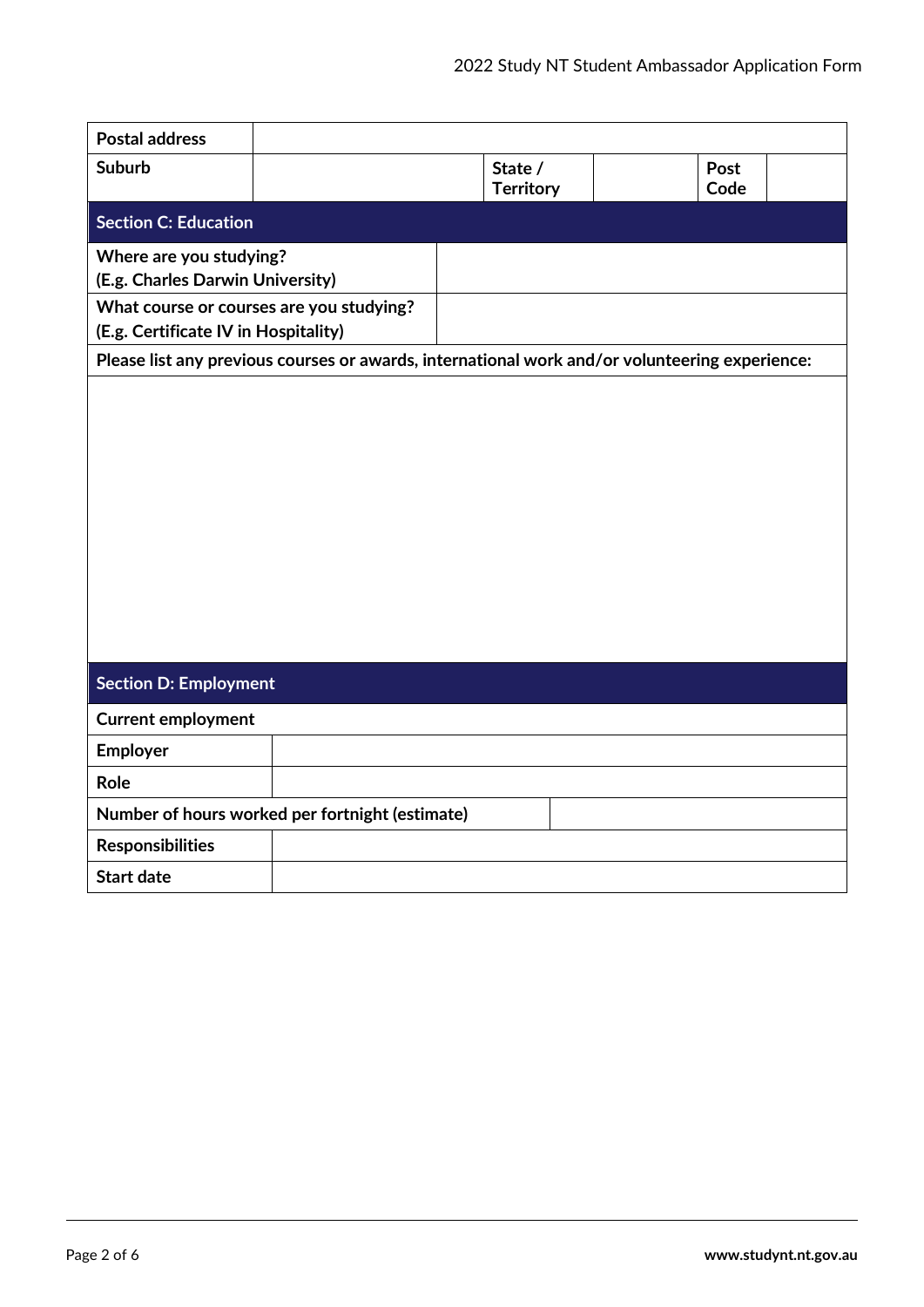| Previous employment or internships/work experience:                                                                                                                                                                                                                                     |                                                                        |                        |          |  |
|-----------------------------------------------------------------------------------------------------------------------------------------------------------------------------------------------------------------------------------------------------------------------------------------|------------------------------------------------------------------------|------------------------|----------|--|
|                                                                                                                                                                                                                                                                                         |                                                                        |                        |          |  |
|                                                                                                                                                                                                                                                                                         |                                                                        |                        |          |  |
|                                                                                                                                                                                                                                                                                         |                                                                        |                        |          |  |
|                                                                                                                                                                                                                                                                                         |                                                                        |                        |          |  |
|                                                                                                                                                                                                                                                                                         |                                                                        |                        |          |  |
|                                                                                                                                                                                                                                                                                         |                                                                        |                        |          |  |
|                                                                                                                                                                                                                                                                                         |                                                                        |                        |          |  |
|                                                                                                                                                                                                                                                                                         |                                                                        |                        |          |  |
|                                                                                                                                                                                                                                                                                         |                                                                        |                        |          |  |
|                                                                                                                                                                                                                                                                                         | <b>Section E: Additional information</b>                               |                        |          |  |
|                                                                                                                                                                                                                                                                                         | Why would you like to part of the Study NT Student Ambassador program? |                        |          |  |
|                                                                                                                                                                                                                                                                                         | (Please limit response to 150 words)                                   |                        |          |  |
|                                                                                                                                                                                                                                                                                         |                                                                        |                        |          |  |
|                                                                                                                                                                                                                                                                                         |                                                                        |                        |          |  |
|                                                                                                                                                                                                                                                                                         |                                                                        |                        |          |  |
|                                                                                                                                                                                                                                                                                         |                                                                        |                        |          |  |
| The Study NT Student Ambassador Program requires you to work collaboratively with up to 25<br>international students. Describe how you work in a team environment what qualities you bring to<br>the group and provide examples of where you worked effectively in a similar situation? |                                                                        |                        |          |  |
|                                                                                                                                                                                                                                                                                         | (Please limit response to 150 words)                                   |                        |          |  |
|                                                                                                                                                                                                                                                                                         |                                                                        |                        |          |  |
|                                                                                                                                                                                                                                                                                         |                                                                        |                        |          |  |
|                                                                                                                                                                                                                                                                                         |                                                                        |                        |          |  |
|                                                                                                                                                                                                                                                                                         |                                                                        |                        |          |  |
|                                                                                                                                                                                                                                                                                         | Which social media platforms do you use?                               |                        |          |  |
| If you are selected for interview you will be required to accept Study NT into your social media<br>platforms.                                                                                                                                                                          |                                                                        |                        |          |  |
| <b>Facebook</b>                                                                                                                                                                                                                                                                         | Yes / No                                                               | Instagram              | Yes / No |  |
| <b>Twitter</b>                                                                                                                                                                                                                                                                          | Yes / No                                                               | YouTube                | Yes / No |  |
| Snapchat                                                                                                                                                                                                                                                                                | Yes / No                                                               | Other (please specify) |          |  |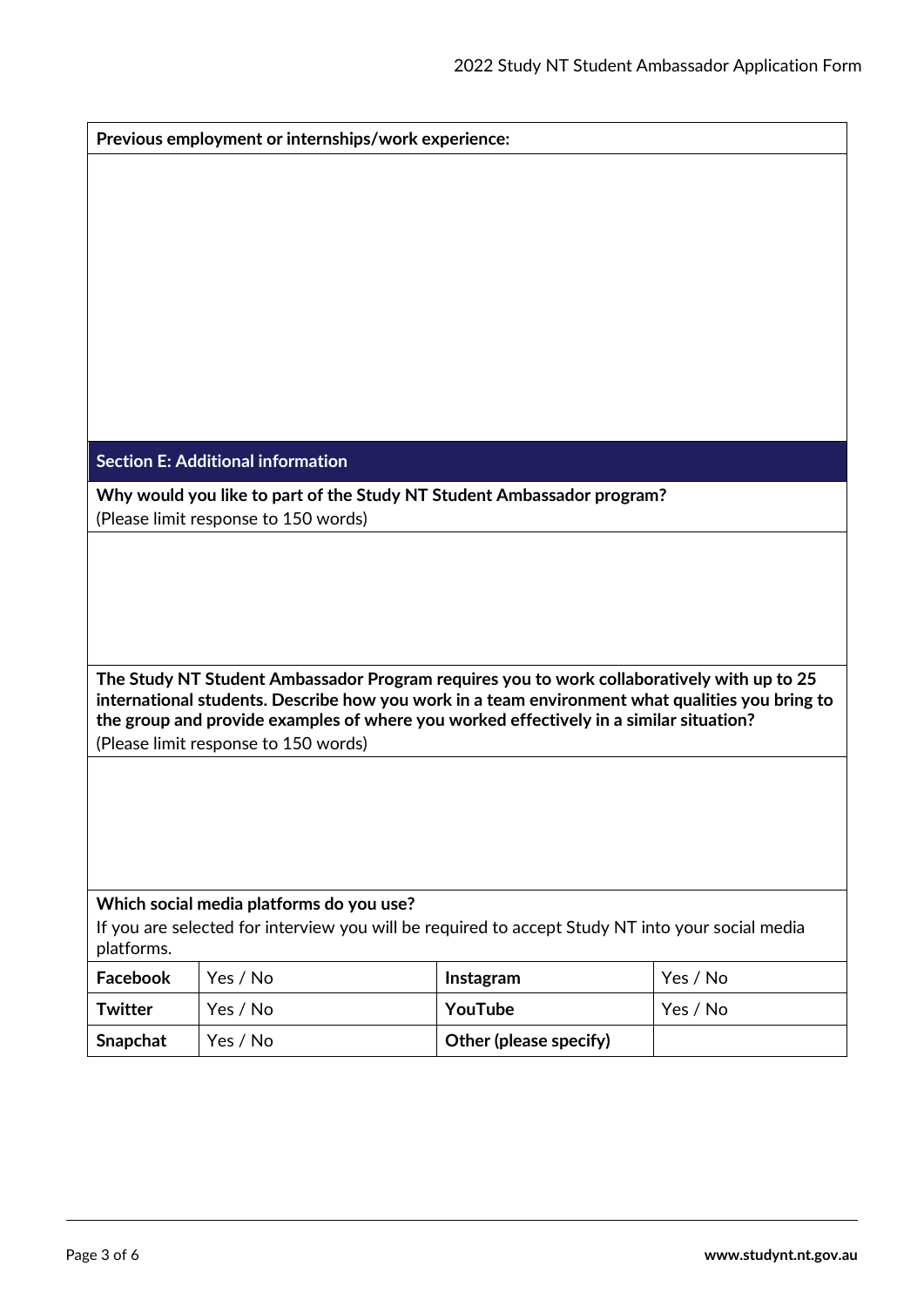| How do you use these media platforms? (for example, to stay informed of events, news, stay<br>connected to friends or family, share experiences) |          |                                  |  |          |
|--------------------------------------------------------------------------------------------------------------------------------------------------|----------|----------------------------------|--|----------|
| (Please limit response to 100 words)                                                                                                             |          |                                  |  |          |
|                                                                                                                                                  |          |                                  |  |          |
|                                                                                                                                                  |          |                                  |  |          |
|                                                                                                                                                  |          |                                  |  |          |
| What is your social media handle?                                                                                                                |          |                                  |  |          |
| i.e. @StudyNorthernTerritory (Instagram)                                                                                                         |          |                                  |  |          |
| Facebook                                                                                                                                         |          | Instagram                        |  |          |
| <b>Twitter</b>                                                                                                                                   |          | YouTube                          |  |          |
| Snapchat                                                                                                                                         |          | Other (please specify)           |  |          |
| How many followers do you have on each platform?                                                                                                 |          |                                  |  |          |
| Facebook                                                                                                                                         |          | Instagram                        |  |          |
| <b>Twitter</b>                                                                                                                                   |          | YouTube                          |  |          |
| Snapchat                                                                                                                                         |          | Other (please specify)           |  |          |
| Name three reasons you think students should study in the Northern Territory                                                                     |          |                                  |  |          |
| (Please limit response to 100 words in total)                                                                                                    |          |                                  |  |          |
| 1.                                                                                                                                               |          |                                  |  |          |
|                                                                                                                                                  |          |                                  |  |          |
| 2.                                                                                                                                               |          |                                  |  |          |
|                                                                                                                                                  |          |                                  |  |          |
| 3.                                                                                                                                               |          |                                  |  |          |
|                                                                                                                                                  |          |                                  |  |          |
| Tell us your story about why and how you came to the Northern Territory to study and what you                                                    |          |                                  |  |          |
| enjoy about living here. (See the stories from the 2021 Ambassadors on the Study NT website.                                                     |          |                                  |  |          |
| (https://theterritory.com.au/study/student-life/meet-our-ambassadors))                                                                           |          |                                  |  |          |
| (Please limit response to 250 words in total)                                                                                                    |          |                                  |  |          |
|                                                                                                                                                  |          |                                  |  |          |
|                                                                                                                                                  |          |                                  |  |          |
|                                                                                                                                                  |          |                                  |  |          |
|                                                                                                                                                  |          |                                  |  |          |
|                                                                                                                                                  |          |                                  |  |          |
| How did you hear about the Study NT Student Ambassador Program                                                                                   |          |                                  |  |          |
| <b>Study NT website</b>                                                                                                                          | Yes / No | Email from my education provider |  | Yes / No |
| 2020 or 2021 Welcome to                                                                                                                          | Yes / No | Other (please specify)           |  |          |
| international students<br>reception                                                                                                              |          |                                  |  |          |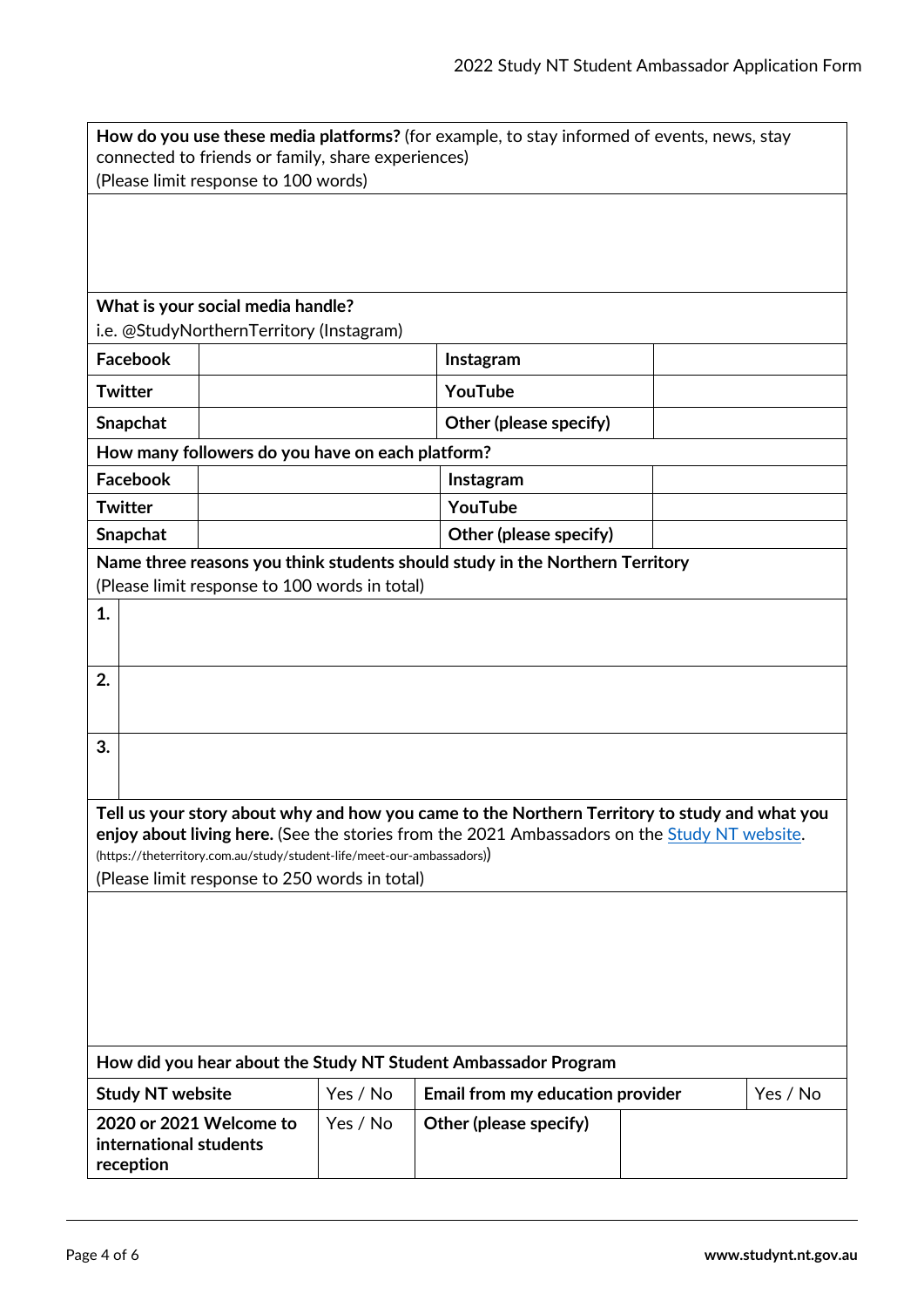|                                                                      | T-shirt size for 2022 Study NT Student Ambassador T-shirt (e.g. small, medium, large, extra-large)                                                        |               |      |  |
|----------------------------------------------------------------------|-----------------------------------------------------------------------------------------------------------------------------------------------------------|---------------|------|--|
| Male                                                                 |                                                                                                                                                           |               |      |  |
| <b>Female</b>                                                        |                                                                                                                                                           |               |      |  |
| <b>Section F: Referees</b>                                           |                                                                                                                                                           |               |      |  |
| Referee one:                                                         |                                                                                                                                                           |               |      |  |
| <b>Name</b>                                                          |                                                                                                                                                           |               |      |  |
| Relationship                                                         |                                                                                                                                                           |               |      |  |
| <b>Email</b>                                                         |                                                                                                                                                           |               |      |  |
| Phone                                                                |                                                                                                                                                           |               |      |  |
| Referee two:                                                         |                                                                                                                                                           |               |      |  |
| <b>Name</b>                                                          |                                                                                                                                                           |               |      |  |
| Relationship                                                         |                                                                                                                                                           |               |      |  |
| <b>Email</b>                                                         |                                                                                                                                                           |               |      |  |
| Phone                                                                |                                                                                                                                                           |               |      |  |
| <b>Section G: Student declaration</b>                                |                                                                                                                                                           |               |      |  |
| Ι,                                                                   | Name of student (please complete)                                                                                                                         |               |      |  |
|                                                                      | Have answered all parts of this application truthfully and will be available to attend in Darwin city<br>or via video link in Alice Springs, if selected: |               |      |  |
| $\bullet$                                                            | An interview on Tuesday 8, Wednesday 9 or Thursday 10 February 2022; and                                                                                  |               |      |  |
| A professional development day from 2-6pm on Thursday 31 March 2022. |                                                                                                                                                           |               |      |  |
|                                                                      |                                                                                                                                                           |               |      |  |
|                                                                      |                                                                                                                                                           |               | Date |  |
| <b>Signed</b>                                                        | If lodging electronically, acknowledge acceptance by typing your name in full.                                                                            |               |      |  |
| <b>Parent/Legal Guardian</b>                                         |                                                                                                                                                           |               |      |  |
| below:                                                               | If you are under 18 years of age at 1 January 2022, your parents or legal guardian must sign                                                              |               |      |  |
| I, the undersigned declare that I:                                   |                                                                                                                                                           |               |      |  |
|                                                                      | Am the parent/legal guardian of the applicant; and                                                                                                        |               |      |  |
| answered truthfully                                                  | Have carefully reviewed this application and confirm all parts of the application are                                                                     |               |      |  |
| <b>Name</b>                                                          |                                                                                                                                                           | <b>Signed</b> |      |  |
| Date                                                                 |                                                                                                                                                           | <b>Email</b>  |      |  |